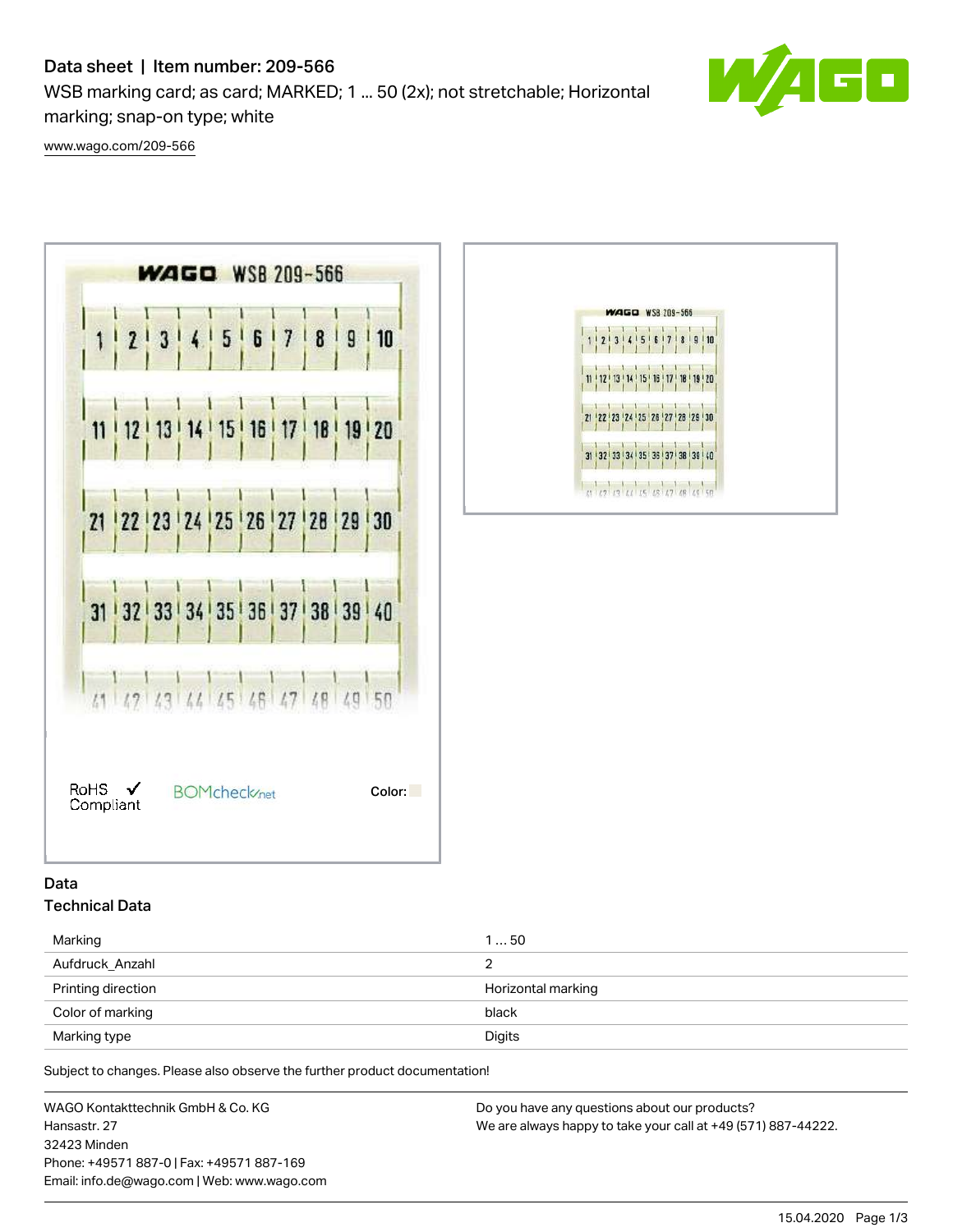

Darstellung des Aufdrucks consecutive numbers per strip Units per delivery form **10 and 10 strips with 10 markers per card** 

## Geometrical Data

| Marl<br>זר   | 5 mm |
|--------------|------|
| Mar<br>width | 5 mm |

#### Material Data

| Color     | white            |
|-----------|------------------|
| Weight    | 7.8 <sub>g</sub> |
| Fire load | 0.234 MJ         |

### Commercial data

| Product Group      | 2 (Terminal Block Accessories) |  |
|--------------------|--------------------------------|--|
| Packaging type     | bag                            |  |
| Country of origin  | DE                             |  |
| <b>GTIN</b>        | 4017332273138                  |  |
| Customs Tariff No. | 49119900000                    |  |

#### **Counterpart**

| <b>Downloads</b><br>Documentation |              |                |          |
|-----------------------------------|--------------|----------------|----------|
| <b>Bid Text</b>                   |              |                |          |
| 209-566<br>GAEB X81 - Datei       | Feb 19, 2019 | xml<br>2.7 kB  | Download |
| 209-566<br>doc - Datei            | Jan 4, 2018  | doc<br>24.1 kB | Download |

#### Installation Notes

Subject to changes. Please also observe the further product documentation!

WAGO Kontakttechnik GmbH & Co. KG Hansastr. 27 32423 Minden Phone: +49571 887-0 | Fax: +49571 887-169 Email: info.de@wago.com | Web: www.wago.com

Do you have any questions about our products? We are always happy to take your call at +49 (571) 887-44222.